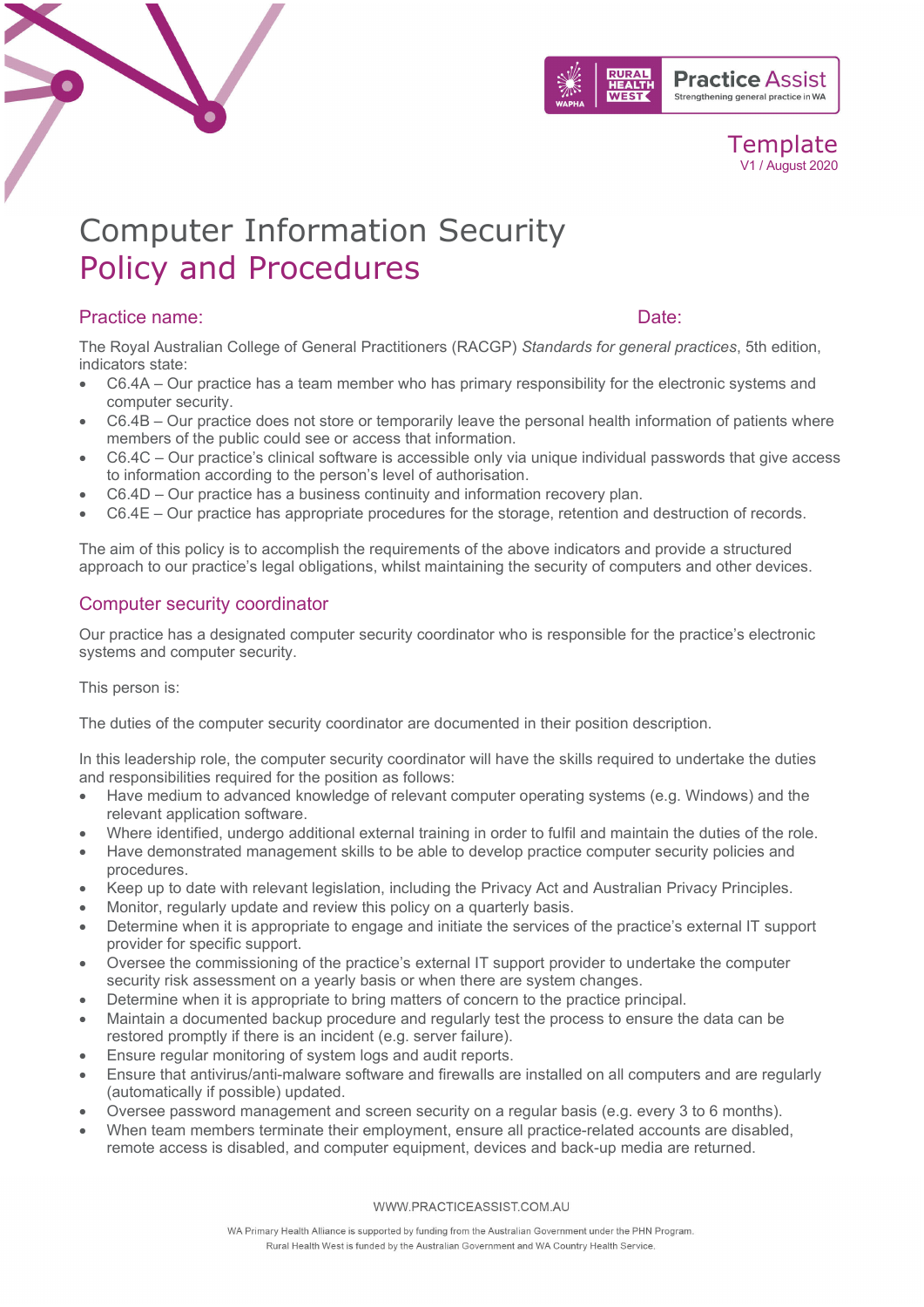- Ensure team members are utilising secure messaging delivery for transferring confidential information.
- Maintain the IT assets register (hardware, software, mobile devices, licences, and manuals) that is located:
- Ensure all data breaches are recorded in the electronic incident log, documenting the cause, the response and remedial action taken. Ensure the episode is shared with all team members.
- Oversee IT business continuity and information recovery processes.
- Maintain the storage of physical digital disks and record all associated details, including serial numbers, expiry dates (if applicable) and applicable computers in the asset register.
- Raise awareness and provide training, backup and support in computer and information security procedures on a routine basis to the practice team.
- Ensure all practice security procedures are being followed and foster a security culture within the team.
- Communicate relevant updates, changes and/or legislative requirements at team meetings and document these discussions in the minutes.
- Educate new team members on the contents of this policy and provide it as part of the induction process.
- Record the education given to individual team members in the staff training log. Education should include:
	- $\circ$  Computer rights and responsibilities.<br>  $\circ$  Network access and use.
	- o Network access and use.<br>
	o Acceptable online practice
	- Acceptable online practices when using email, social media, internet, work computers and devices.
	- o Maintaining good passwords.
	- o Reporting suspicious online activity.
- Maintain the practice's My Health Record Policy and review it annually.
- Ensure all staff are informed of the My Health Record Policy.
- Ensure all staff requiring access to the My Health Record system undergo the required training.
- Update the practice's website as required.

# External IT support provider

Our practice has a regular external IT support provider who is responsible for the maintenance and repair of our computer hardware and software systems.

Our external IT support provider is:

Our external IT support provider will provide a written Service Level Agreement which includes details and procedures as follows:

- Privacy and confidentiality.
- Managing and updating virus/spam protection software.
- Disaster recovery procedure.
- Ownership of intellectual property.
- Remote access.
- Backup and restoration procedures.
- Time period for regular updates of programs.
- Maintenance schedules.
- Response times.
- Costs routine, additional, after-hours.
- Audit logs.
- Secure disposal of information assets.
- Cloud services.
- Roles and responsibilities of the external IT support provider and the duties required of the practice's computer security coordinator.
- Regular assessment of practice threats, vulnerabilities, and controls assessments.
- Reporting and acting on any data breaches.

A review of the external IT support provider and Service Level Agreement will be conducted on a yearly basis.

A signed confidentiality agreement is in place with the external IT support provider, along with individual employees of the provider who access the practice's computer systems.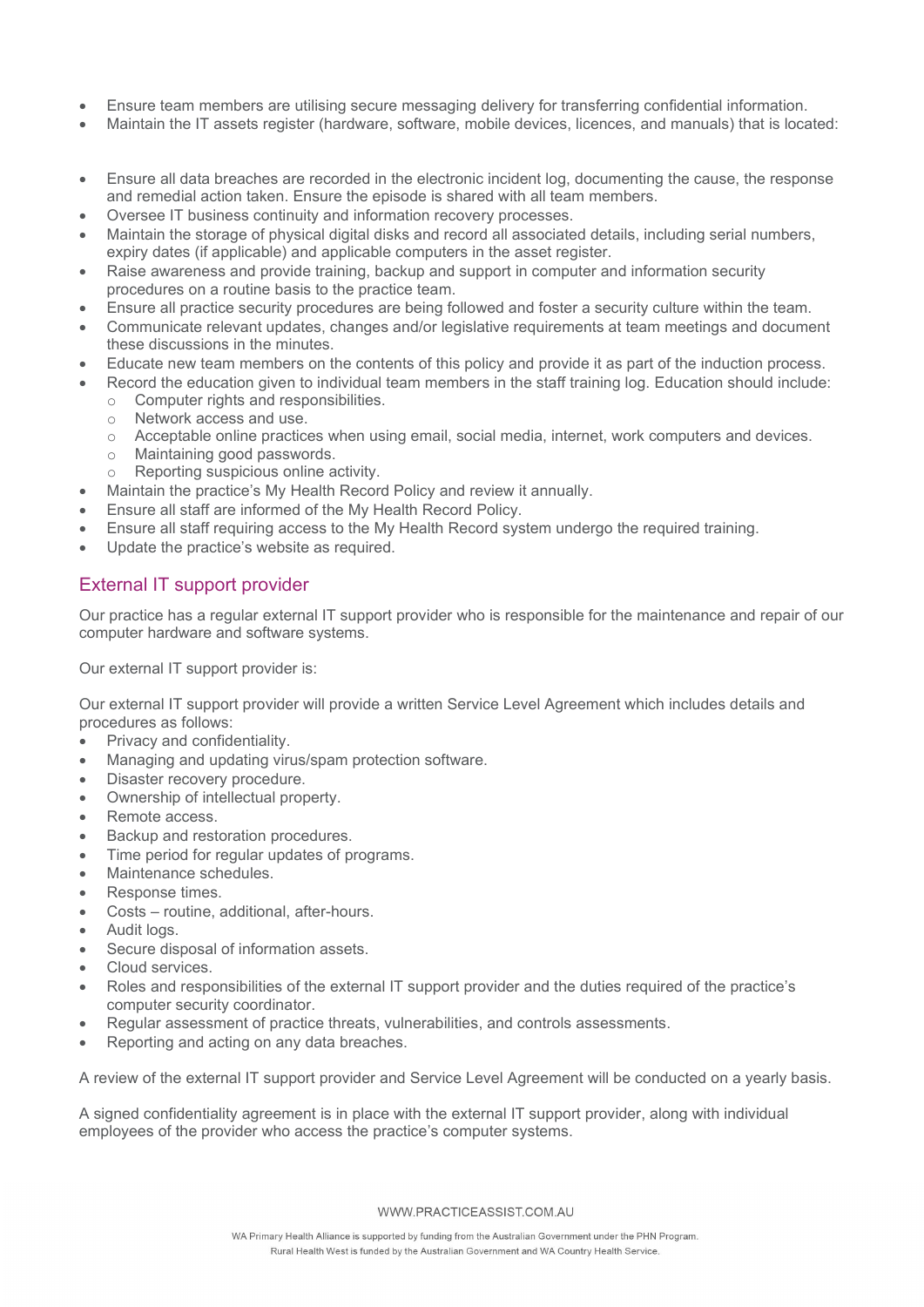*(Ask your external IT support provider to provide a computer network diagram, which outlines the structure of the network with a variety of different symbols and line connections so users can understand how items are connected.)* 

#### Responsibility-based access

All practice staff will be given responsibility-based access to electronic systems determined by their roles and functionality required as follows:

- **Systems administrator:** this level of access is the highest and is only granted to IT/security trained external service providers for maintaining the server, operating system network functions and software support. All installation/upgrades of programs are to be conducted by the external IT support provider. Remote access will be granted.
- **Computer security coordinator, practice manager and principal/s:** this access includes administrative functionality on the financial, clinical and network systems. Remote access will be granted.
- **Receptionists:** this level of access is for patient administration such as appointments and billing. There is no access to clinical programs. Remote access will not be granted.
- **Clinical practice team members:** this level of access is for use of the clinical programs. This access level may be further subdivided where delineation between the doctor, nursing and allied healthcare staff access is required. Remote access may be granted to work remotely or perform after-hours duties.
- **Guest clinical account:** this level of access is for locums and agency nurses. Access is given to clinical records as required to perform duties, but no access to practice financials are available. This access level may be further subdivided where delineation between the doctor, nursing and allied healthcare staff access is required. Remote access may be granted to work remotely or perform after-hours duties.
- **Other staff (researchers, students, software vendors and other healthcare provider organisations):** This level of access will vary depending on the activities the person is undertaking. Generally, remote access will not be granted.

# Password maintenance

All practice staff will have unique identification for all protected systems. Access will be by individual password only, which will be changed every 90 days or immediately if compromised.

- Passwords must not be generic (e.g. each staff member will have their own account).
- Passwords must be private and not shared.
- Passwords must not be reused.
- Passwords must be made up of 6 to 8 characters with alpha, numeric and special characters.
- Passwords must not use:
	- o dates of birth
	- $\circ$  family or pet names
	- dictionary words.
- Passwords must not be written on pieces of paper or stored in a word document.
- Staff must select 'no' when a computer offers to automatically remember a password for websites.
- Staff must enable multi-factor authentication (MFA) wherever possible.
- Staff must keep their passwords private and not divulge them to anyone.

# Password management

- Only the computer security coordinator or system administrator can reset passwords.
- User identifications are archived and removed when staff terminate employment at the practice.
- A lock-out will occur after three unsuccessful login attempts to an account.
- Passwords are stored in the following password management program:

# Screen confidentiality

- Computer screens with confidential information must be out of view of security cameras and patients.
- Automatic session time-outs must be utilised to prevent unauthorised computer access when unattended.
- Clinical staff must exit the previous patient's electronic file before the next patient enters the room.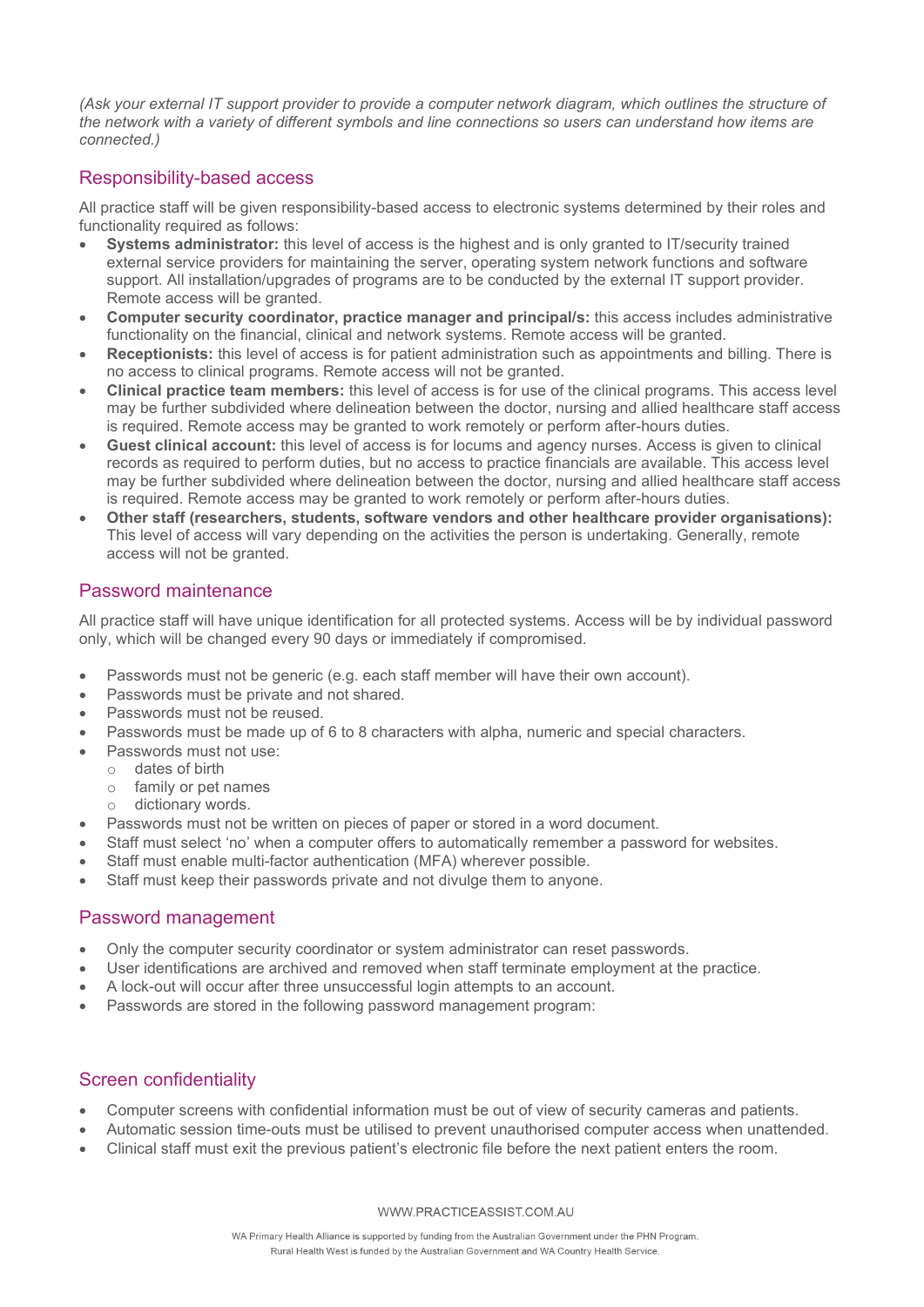# Privacy policy and confidentiality agreement

Our practice has a privacy policy that complies with the Australian Privacy Principals and covers:

- practice procedures
- staff responsibilities
- patient consent
- access and collection of information.

All staff must sign the practice's confidentiality agreement on commencement of employment. This document is stored in the individual staff member's personnel file.

*(If you require assistance developing a privacy policy and confidentiality agreement, refer to the [RACGP](https://www.racgp.org.au/download/Documents/e-health/practicepolicyform.pdf)  [privacy policy](https://www.racgp.org.au/download/Documents/e-health/practicepolicyform.pdf) and the [RACGP confidentiality agreement.](https://www.racgp.org.au/getattachment/90854073-eec5-4251-ae91-14a6afe27807/Confidentiality-agreement-template.docx.aspx))*

#### **Backup**

Backup is the process of copying files and databases so they are preserved in the event of equipment failure or other catastrophes.

### Backup – frequency and access

- Our practice's external IT support provider conducts an offsite backup of the server, files, databases and software, which is written into the Service Level Agreement.
- Our practice has an automatic and/or manual system for the backup of the server, files, databases and (e.g. external USB hard drive,
- network attached storage, cloud storage, CD/DVD).
- Only the following trained staff members have access to the backups:
- Backups are conducted (e.g. twice per day).

- All backups are encrypted and password protected.
- Backup media is rotated daily, weekly, monthly and annually.
- Backup media is stored offsite at

Our practice operates a backup log that documents each backup, which is located:

#### **Delegation of backup duties**

At the end of each day, the last receptionist rostered on must:

- ensure that all other computers have logged out of the server
- insert backup media for the day in the server.

The next morning, the first receptionist rostered on must:

- check for any error messages on the server
- check that the files on the backup media look correct (name, size and date)
- remove backup media and store in the specified secure location.

#### Backup – reliability and data restoration procedure

Our backup systems are routinely checked for reliability and the outcome is tracked as outlined below:

When we need to restore information on computer systems due to a server failure, the procedure is as follows:

- Locate backup media with the latest backup.
- Ensure that all other computers have logged out of the server.
- Insert backup media in the server.
- Perform restore for particular system/files.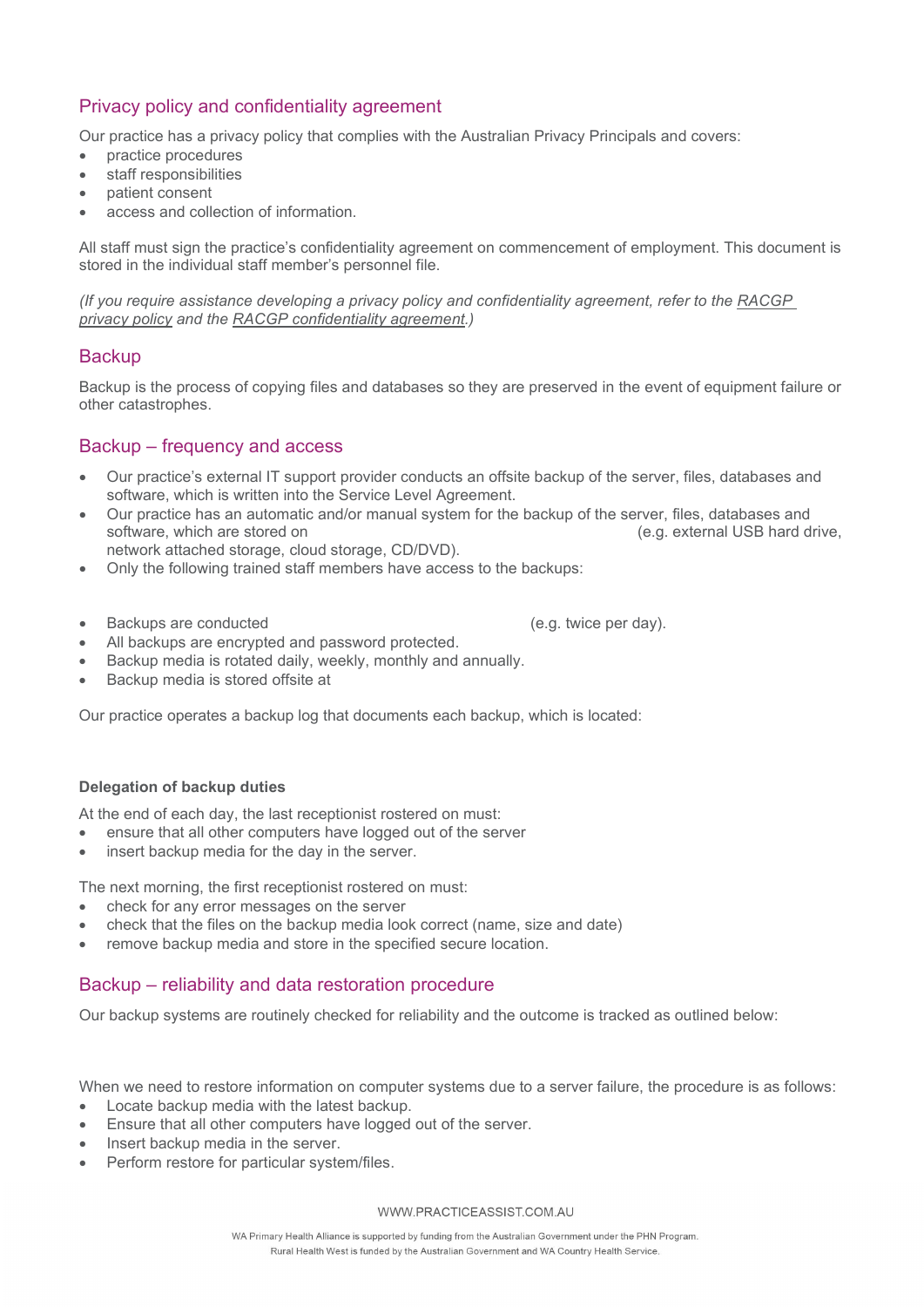- Check that the system/files restored look correct (name, size and date).
- Check that the system functions correctly.
- Remove backup media and store in the specified secure location.

## Backup – data testing procedure

Our practice tests the backup system quarterly and when system changes are made.

The procedure is as follows:

- Restore file/system on a different computer to the one on which the system normally runs.
- Check that the restored system functions correctly.
- Compare the records to ensure that the restored files contain the latest information.

### Anti-malware/antivirus software

Anti-malware, also known as antivirus software, is a computer software program that protects computers against malware and cybercriminals. The software searches for known threats and monitors the behaviour of all programs, flagging suspicious activities by preventing, detecting and removing malware.

Our practice's anti-malware/antivirus software is:

- Our practice has anti-malware installed on all computers, laptops and mobile devices.
- Automatic updating of anti-malware software is enabled on all computers/servers.
- Automatic scans of computers are enabled.
- Staff are trained to be vigilant of suspicious emails, etc. and are educated to:
	- o not respond or click on links in emails from unknown sources
	- o only open attachments where the source of the files is known
	- o ensure all files downloaded from the internet are scanned for viruses
	- o report suspicious pop-up messages
	- o report unusual activity on the system.
- In the event of a malware incident, the computer security coordinator will:
	- o call the practice's external IT support provider for assistance
	- o disconnect internet (and email) connections
	- o virus scan all computers
	- o isolate infected computers (disconnect from the network)
	- o review virus update procedures.

In our practice, cookies are turned off in web browsers. There are exceptions whereby some legitimate software may need this to function properly.

#### Firewall

A firewall is a security software that prevents unauthorised (and usually external) access to information stored on a private network and controls the flow of data according to specific rules defined by the practice.

Our practice has firewall installed on all computers and portable business devices. Testing of this firewall is conducted by the external IT support provider or computer security coordinator on a monthly basis.

#### Mobile and external devices

Mobile devices refer to any device that contains information or enables access to sensitive information (e.g. laptop computers, tablet devices, USBs, mobile phones, backup tapes).

Mobile devices within the practice are subject to the Computer Information Security Policy and Procedures, including being password protected, encrypted and stored securely to protect data from loss or theft.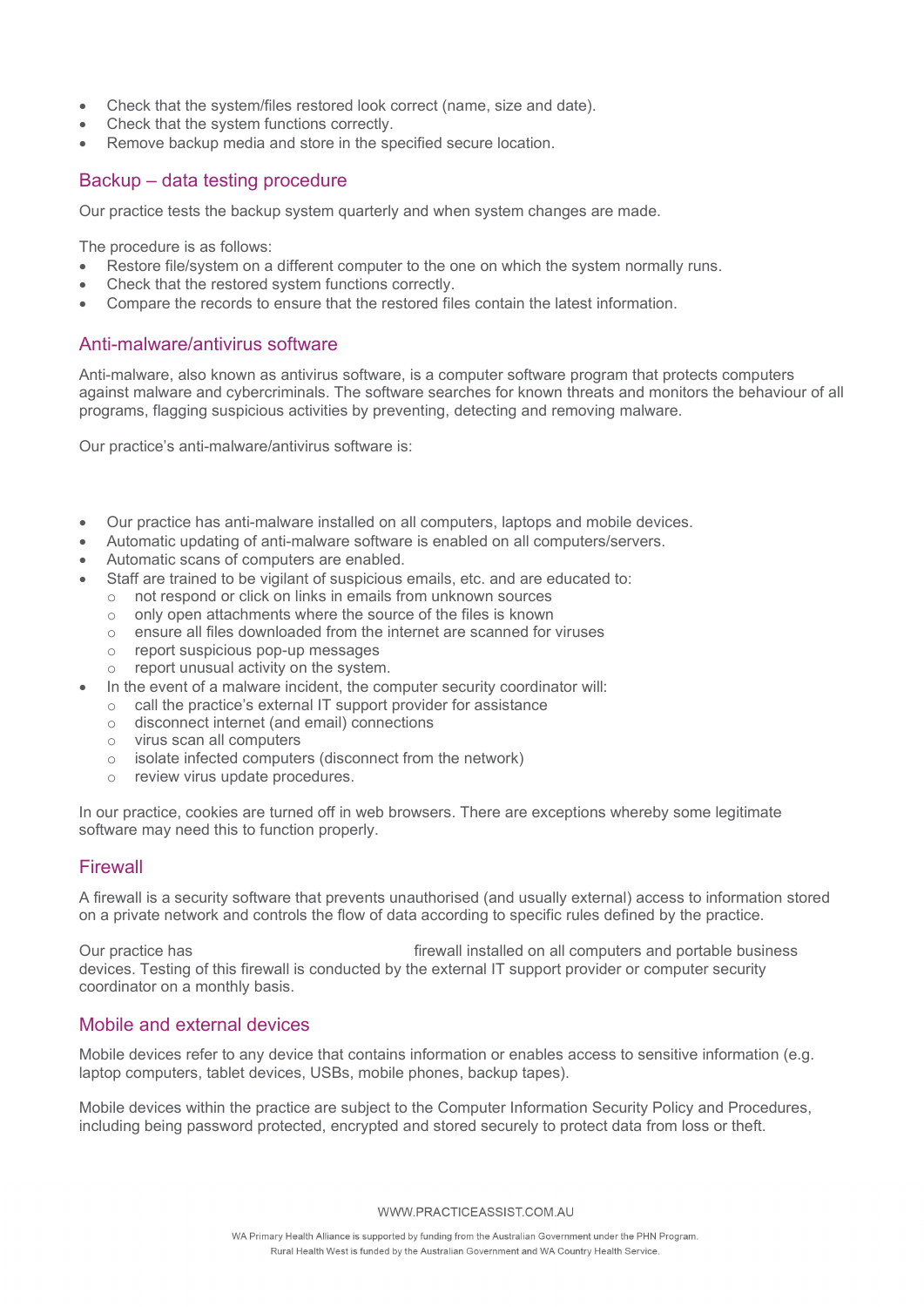Only approved staff members can access the practice's IT systems (e.g. email account, clinical software) remotely via their home computers or devices loaned from the practice for the purpose of working after-hours.

All personal external mobile/IT devices accessing practice systems must comply with the practice's Computer Information Security Policy and Procedures and require clearance from the external IT support provider.

### Cybersecurity incident response

Our practice has installed threat prevention and email filtering software to detect and mitigate malware, network-based attacks and online scams.

Staff members are trained to recognise and report breaches as soon as they occur so that the practice can quickly respond to the situation. Unusual activities may include the following:

- Accounts and network not being accessible.
- Passwords no longer working.
- Data is missing or altered.
- Hard drive running out of space.
- Computer keeps crashing.
- External stakeholders receiving spam from the practice's email account.
- Receiving numerous pop-up ads.

Data breaches can be through various means:

- Hacking, meaning there has been unauthorised access to or control over computer network systems for some illicit purpose.
- Loss of an electronic storage device (or paper records containing personal information).
- Employees accessing personal information outside the scope of their employment.
- When sending a patient's personal details and/or health information to the wrong recipient.
- Being deceived into improperly releasing the information of another person.
- Accidental or inadvertent disclosure.

Our practice operates an access management system to determine if internal staff have entered or altered data. Each data breach will be assessed on a case-by-case basis based on the guidelines and recommendations outlined by the [OAIC Data Breach Preparation and Response documentation.](https://www.oaic.gov.au/assets/privacy/guidance-and-advice/data-breach-preparation-and-response.pdf)

In the event that a breach has been detected via the computer system, the computer security coordinator will contact our external IT support provider who will implement the following procedure:

- Limit further damage of the cyber incident by isolating the affected systems. If necessary, disconnect from the network and turn off computers to stop the threat from spreading.
- Determine the source of the incident, identifying the fault, repairing and restoring systems to business as usual. This includes checking on the anti-malware software and applying the latest patches to diminish the likelihood of cyber-attacks.
- Evaluate the incident before and after and determine any ongoing additions or modifications that need to be made to the system. Update the Computer Information Security Policy and Procedures with these changes.
- Determine if the breach is classified as an 'eligible data breach'.

If the data was leaked intentionally or accidentally by an employee:

- Modify access privileges.
- Reset passwords.

When data is determined to be intentionally leaked by an employee, the employee will be subject to corrective action, including verbal warnings, formal reprimands, possible termination of employment and legal action if appropriate. Each issue will be dealt with on a case-by-case basis and any consequences will be commensurate with the violation.

The computer security coordinator will confer with the external IT support provider to estimate the time for repair and to confirm when the breach has been secured. In the interim, the practice will implement manual methods or use backup workstations and devices.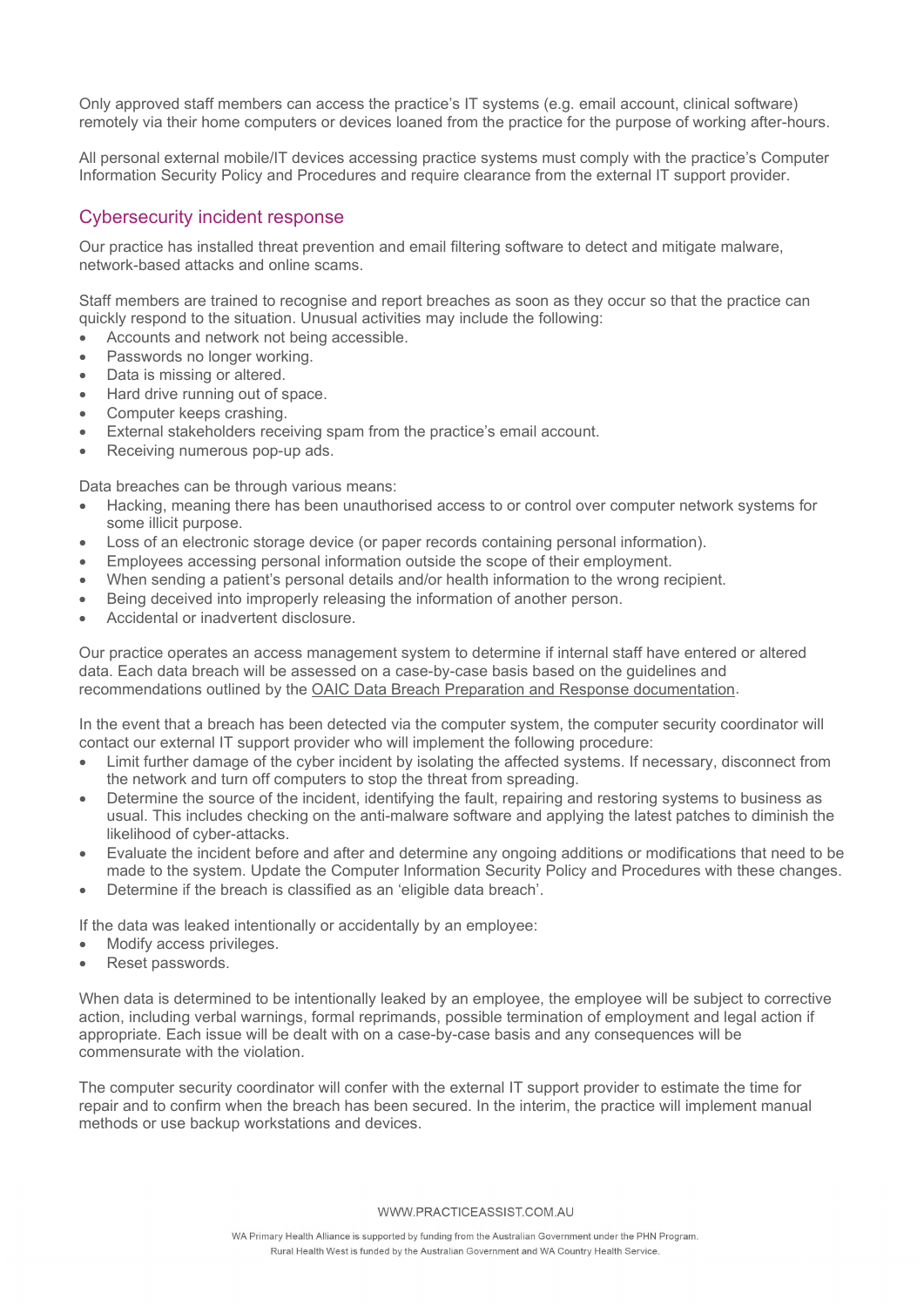The external IT support provider will document any evidence and consider if it is appropriate to report the incident to the [Australian Cybercrime Online Reporting Network.](https://www.cyber.gov.au/report)

A log is maintained for all faults and breaches, detailing the following information:

- The date of the fault.
- Who logged the fault.
- When the fault was discovered.
- How the fault was rectified.
- If the fault was reported to an official body.

# Notifiable data breach response and reporting

Our practice uses the [OAIC Data Breach Preparation and Response documentation](https://www.oaic.gov.au/assets/privacy/guidance-and-advice/data-breach-preparation-and-response.pdf) for guidance on handling notifiable data breach situations. Each data breach will be assessed on a case-by-case basis.

A notifiable eligible data breach occurs when the following criteria are met:

- There is unauthorised access to or disclosure of personal information held by the practice (or information is lost in circumstances where unauthorised access or disclosure is likely to occur).
- It is likely to result in serious harm to any of the individuals to whom the information relates. When assessing whether serious harm is likely, the practice will consider the following factors:
	- o Whose personal information, such as young persons and vulnerable individuals, may be at risk?
	- o How many individuals were involved?
	- o Is the personal information encrypted or otherwise not easily accessible?
	- o What parties have gained, or may gain access to, the personal information?
- The practice has been unable to prevent the likely risk of serious harm with remedial action.

In the event that a breach has been detected via the computer system, the computer security coordinator will confer with our external IT support provider who will implement the following:

- Limit further damage of the cyber incident by isolating the affected systems. If necessary, disconnect from the network and turn off computers to stop the threat from spreading.
- Eliminate the problem with the removal of the threat.
- Recover from the incident by repairing and restoring systems to business as usual, including checking on the anti-malware software and applying the latest patches to diminish the likelihood of cyber-attacks.
- Identify if any systems and processes need improving and make those changes.
- Evaluate the incident before and after and determine any ongoing additions or modification that need to be made to the system.
- All data breaches will comply with the procedures and guidelines outlined in the [OAIC Data Breach](https://www.oaic.gov.au/assets/privacy/guidance-and-advice/data-breach-preparation-and-response.pdf) [Preparation and Response](https://www.oaic.gov.au/assets/privacy/guidance-and-advice/data-breach-preparation-and-response.pdf) documentation and tracked in the Incidents and Actions Register.

After consultation with the principal and medical defence organisation, the computer security coordinator will determine if the breach is an eligible data breach and needs to comply with the mandatory notification law.

If it is determined that an eligible breach has occurred, the mandatory notification process is as follows:

- Report, as soon as practicable, to the Office of the Australian Information Commissioner detailing the breach on the [Notifiable Data Breach Form.](https://forms.business.gov.au/smartforms/servlet/SmartForm.html?formCode=OAIC-NDB&tmFormVersion=10.0)
- Subsequently notify:
	- $\circ$  Option 1 all individuals whose personal information was part of the data breach.<br>  $\circ$  Option 2 only those individuals at risk of serious harm
	- Option 2 only those individuals at risk of serious harm.
- If neither Option 1 or 2 are practicable:
	- $\circ$  Option 3 a notification of the data breach will be published on the practice's website.

Notification can be conducted using the following methods, dependent on the circumstances:

- Person-to-person conversation.
- Telephone call.
- SMS.
- Mail.
- Social media post.
- Practice website.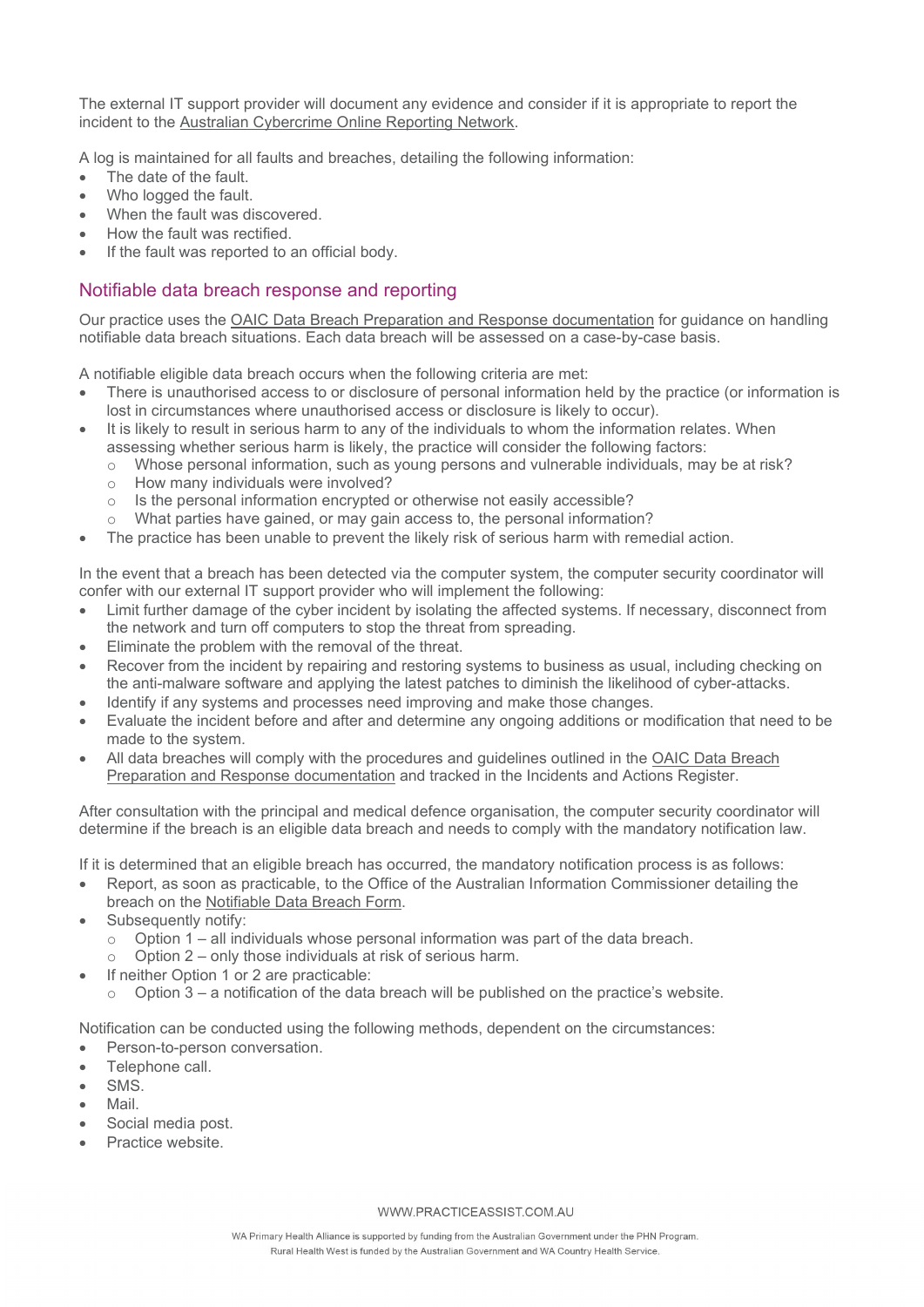# Power failure and IT systems

In the event of a loss of power to the premises, the clinical system server is protected by an uninterruptible power supply (UPS) if applicable. This provides power for a short amount of time during which the server can be closed down and switched off without the risk of data corruption. The UPS only provides power for a limited period of time (battery life is approximately 15-20 minutes).

Urgent tasks that require web access will be conducted through the practice's mobile phone.

During a mains electrical failure, computers will be switched off to protect them from a power surge when the power is restored.

In the event of a full power outage, the practice will utilise the practice's laptop computer on battery power and call up the appointments list of the daily appointment backup.

The following senior staff members have access to the practice software at home:

# IT system crashes, system errors and loss of data

In the event of the IT system being rendered unusable (e.g. hard drive crash or malicious virus), report the situation to the external IT support provider and request a timeframe for reuse of the system.

Assess the impact of the situation and determine the next steps from the list below:

- Inform patients currently in the practice about the situation.
- Print out appointment lists from the most recent appointment backup, with priority given to patients already in the practice and patients with appointments within the next 30 minutes.
- Advise patients wanting to make an appointment to call back if it is not urgent (timeframe will be dependent on advice from the external IT support provider).
- During consultations, medical staff need to utilise the individual GP's emergency box and utilise the blank paper notes and include the patients name, address and date of birth. Medical staff are responsible for entering their own data once the system is operational.
- Prescription pads are kept in each GP's emergency box. All prescriptions must be entered into the patient file once the system is operational.
- Practice letter heads are kept in the GP's emergency box for urgent referral letters. All letters must be entered into the patient file once the system is operational. A formal letter will also be forwarded to the specialist/allied health provider.
- Reception staff are to record all urgent enquiries on the message pads provided in the emergency box located in reception. Details taken must include the patient's name, date of birth, address, telephone number and GP's name. All messages must be dated, and time of message recorded before passing on to the relevant person.
- Utilise paper Medicare forms and handwrite manual invoices/receipts.

# Theft of IT equipment

In the case of IT equipment theft, report the situation to the external IT support provider and request a timeframe for the replacement of equipment and restoration of the system.

Passwords for all staff must be changed if any IT equipment is stolen.

#### Risk analysis

A risk analysis for managing computer information security is conducted at least yearly and is categorised into the following three areas:

- Human (unintentional or deliberate, e.g. theft of a laptop containing clinical or business information, inadvertent viewing of a patient's information by non-practice staff or another patient).
- Technical (e.g. a hard drive crash or data corruption from a virus).
- Environmental (e.g. a natural disaster such as fire, flood, earthquake, storm or cyclone).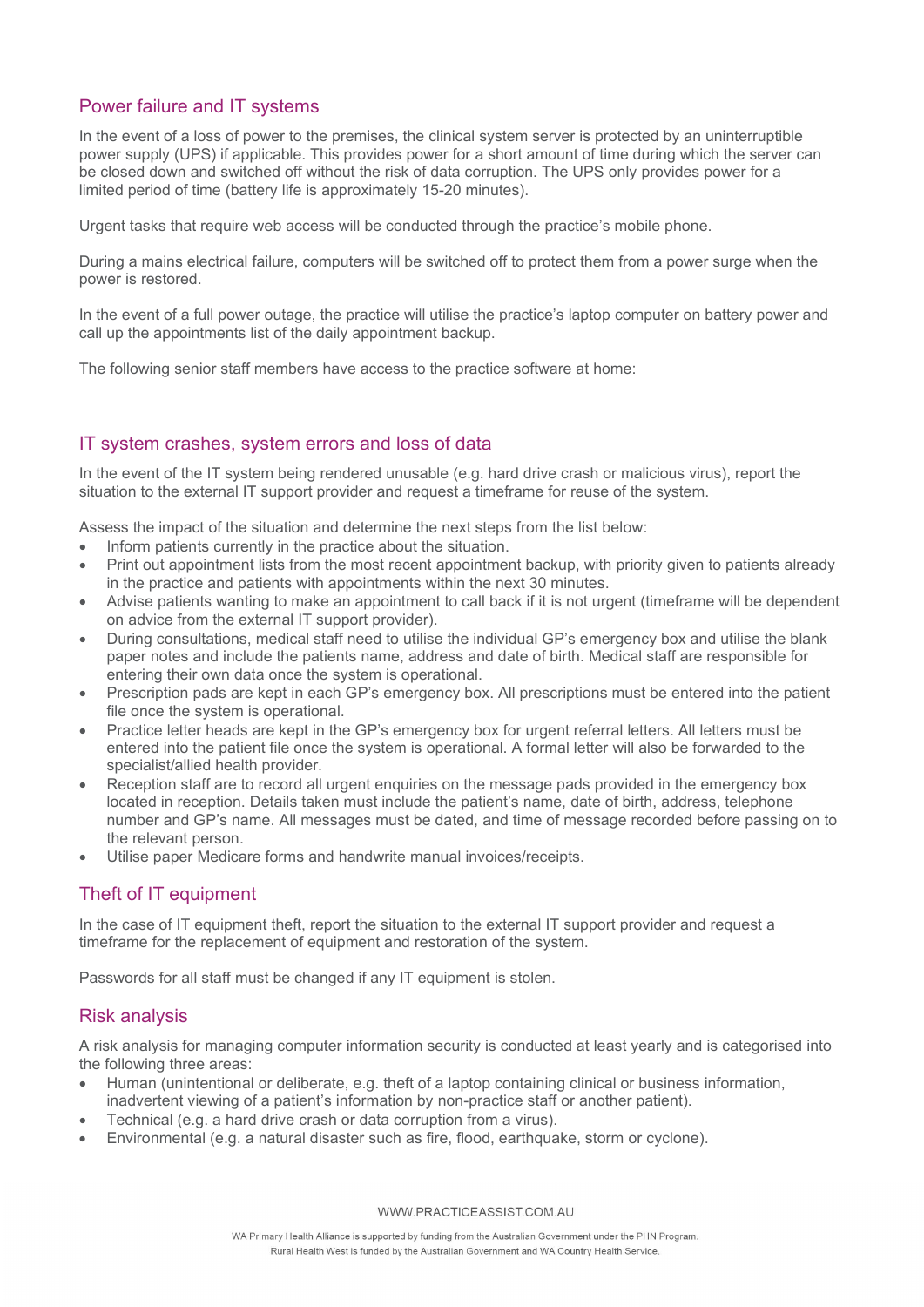Potential risks and threats to be considered in the risk assessment:

- Errors and omissions (e.g. accidental file deletion, inability to restore data from backups).
- Unintentional access of information systems by practice staff.
- Unintentional viewing of information systems by non-practice staff.
- Unauthorised system or network access.
- Non-compliance with legislative requirements.
- Theft or damage of equipment.
- Inappropriate disclosure or theft of information.
- Employee sabotage.
- Fraud.
- Email threats (e.g. phishing, spamming or corrupted attachments).
- Deliberate misuse of information systems.
- Malicious software.
- Software/hardware failure.
- Power disruptions.
- Physical protection of data that is stored offsite (e.g. data storage devices such as hard drives).

Our practice utilises a Business Risk Management System to aid in identifying risks, assessing the risks and putting in place strategies to mitigate the risks.

*(If you require assistance, refer to the RACGP Computer [and information security](https://www.racgp.org.au/FSDEDEV/media/documents/Running%20a%20practice/Practice%20standards/Computer-and-information-security-templates.pdf) templates 2.24: Risk assessment – threat vulnerability and controls, pages 26 to 35.)*

#### Secure messaging systems (SMS)

In our practice, the use of general email to send any health information to a patient, health professional or organisation is discouraged. Secure message delivery is the preferred method of transmission.

Secure message delivery involves two processes: encryption and authentication. Encryption means that the data is electronically 'scrambled' so that it cannot be read unless the information is decrypted. Authentication means that the sender can be verified, which is done by using electronic signatures.

To use secure message delivery, both the sending and receiving parties must use compatible encryption processes. The practice utilises secure electronic communication/messaging systems for clinical documents, patient/healthcare specific information and information that contains sensitive business information.

The secure messaging systems used by the practice include:

There are exceptions to the requirement of utilising secure message delivery, such as putting a patient or healthcare professional at risk, or where the recipient is unable to receive secure messages. In these circumstances, approval must be gained from the treating GP and authorised by the practice principal.

Our practice receives pathology, radiology, discharge summaries and specialists' letters via the secure messaging system.

#### Encrypted emails



Our practice does not use encrypted email and cannot guarantee confidentiality of information sent by email. As a result, email communication containing patient details is discouraged.



Our practice has the capability to transmit encrypted emails using and has end-to-end encryption. Encryption of emails must be used for all patient related correspondence and sensitive business communication.